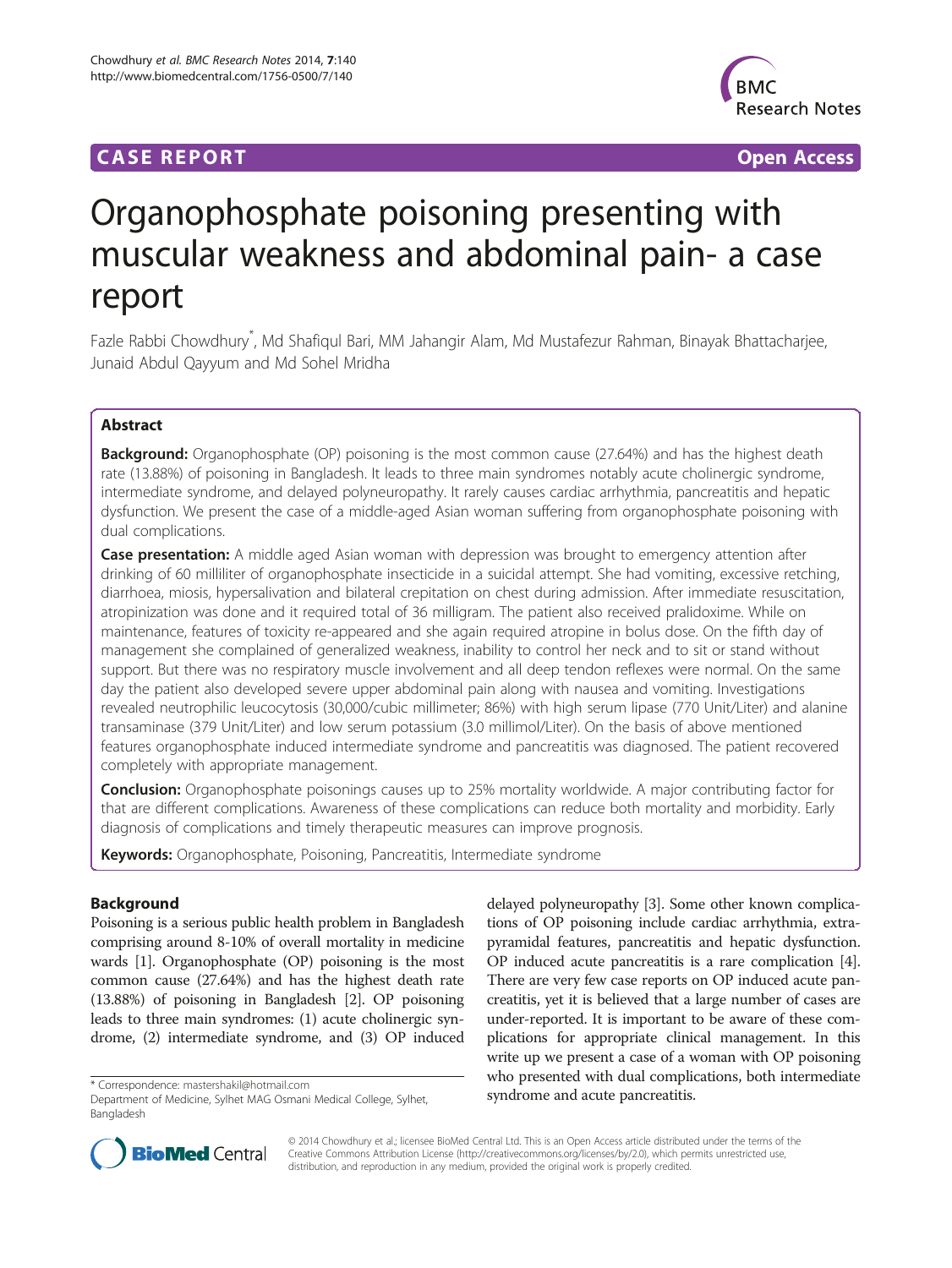#### Case presentation

A 37-year-old Asian housewife was brought to the emergency about one and half an hour after drinking of one bottle (60 ml) of organophosphate insecticide in a suicidal attempt. She had previous psychiatric illness manifested as depression and occasional phobia following unemployment and since delivery of an autistic child. She had presented to us with vomiting, excessive retching and diarrhoea. She had miosis, hypersalivation and bilateral crepitation on chest. Gastric lavage was given immediately after admission. 2.4 mg (4 ampoules) atropine was started and the dose was doubled every 10 minutes until full atropinization. A total 60 ampoules (36 mg) atropine was required for atropinization and then patient was kept under maintenance dose of atropine in intravenous (IV) drip. Injectable Pralidoxime was also given for the first 24 hours. On third  $(3<sup>rd</sup>)$  day again the cholinergic symptoms re-appeared and re-atropinization with bolus dose was required. Complete blood count (CBC), electro cardiogram (ECG) and serum electrolyte on  $3<sup>rd</sup>$  day were normal. On fifth  $(5<sup>th</sup>)$  day of maintaining atropine therapy the patient complained of generalized weakness, inability to control the neck and to sit or stand without support. But there was no respiratory muscle involvement and all deep tendon reflexes were normal. On the same day the patient was also complaining of severe upper abdominal pain, nausea and vomiting. There was marked tenderness around the epigastrium, but the abdomen was soft with normal bowel sounds. Investigations at that time revealed (Table 1) white blood cell (WBC) count 30,000/cu mm with neutrophil count 86%, serum lipase 770 unit/Liter (U/L), serum alanine transaminase (ALT) 379 U/L and serum potassium 3.0 mmol/L. ECG and serum creatinine were normal. Ultra-sonogram of the hepato-billiary system (HBS) revealed swollen pancreas.

On the basis of above mentioned clinical, biochemical and radiological findings the diagnosis of OP induced acute pancreatitis with intermediate syndrome was made. The patient was managed with I/V antibiotic, adequate analgesics and nasogastric feeding. A total 10 days of atropine therapy was required. After consultation with department of Physical Medicine, appropriate physiotherapy was started. We also consulted with psychiatry department and antidepressant drugs along with psychotherapy were given. The patient was discharged from hospital with good general condition and is now on regular follow-up with complete recovery of weakness.

### **Discussion**

Organophosphate compounds are possibly the most widely used insecticide in the world [\[5](#page-2-0)]. Intake of OP in a suicidal attempt is seen very often in Bangladesh as they are readily available. OP compounds phosphorylate the active site of acetyl cholinesterase, inactivating the enzyme causing accumulation acetylcholine which stimulates excessively nicotinic and muscarinic receptors producing widespread clinical symptoms like nausea, vomiting, diarrhea, urinary incontinence, blurring of vision, salivation, lacrimation, broncorrhoea, bradycardia, hypotension, muscle paralysis, fasciculation, confusion, seizures, coma and respiratory failure [\[5\]](#page-2-0).

Intermediate syndrome is known as a syndrome of muscular paralysis occurring 24–96 hours following exposure, after resolution of acute cholinergic syndrome being treated with atropine [[3\]](#page-2-0). Here weakness rapidly affects muscles of head and neck, proximal limbs and often the muscles of respiration causing ventilatory failure. The underlying mechanism of intermediate syndrome is not clearly understood, but it is generally believed to result from a persistent excess of acetylcholine at the neuromuscular junction [[3\]](#page-2-0). In our patient muscles of neck and proximal limbs were involved sparing the muscles of respiration. OP induced acute pancreatitis is thought to result from prolonged hyper-stimulation of pancreatic acinar cells by acetylcholine and increased pressure in pancreatic ducts [\[6,7](#page-2-0)]. OP induced acute pancreatitis is believed to follow a subclinical and uneventful course [[6\]](#page-2-0). Moreover the diagnosis of acute pancreatitis can be obscured by the systemic effects of OP toxicity. Though we deal with a large number of OP poisoned patients, there is no local data available regarding the frequency of high amylase or lipase levels and the incidence of acute pancreatitis in these patients. Few studies showed that raised amylase level was frequently seen in OP poisoned patients due to cholinergic stimulation to pancreas, but it is the raised lipase level which leads to the suspicion of acute pancreatitis [\[7](#page-2-0)]. Raised amylase level can also be found in other conditions like perforated peptic ulcer disease, intestinal ischaemia or ruptured ovarian cyst. In our patient we did only the serum lipase level considering it

Table 1 Laboratory profile of the patient according to day

| Day | **CBC                                                      | **ECG  | Serum electrolyte                   | Serum lipase | Serum **ALT | Serum creatinine    | **USG of HBS     |
|-----|------------------------------------------------------------|--------|-------------------------------------|--------------|-------------|---------------------|------------------|
| -03 | Total count (TC)- 14000/cu mm<br>with normal differentials | Normal | Normal                              | Not done     | Not done    | Not done            | Not done         |
| 05  | TC- 30,000/cu mm with<br>Neutrophil 86%                    | Normal | Normal except serum<br>K-3.0 mmol/L | 770 **U/L    | $379$ **U/L | $0.9 \text{ ma/dl}$ | Swollen pancreas |

\*\*Complete blood count (CBC); Electrocardiogram (ECG); Alanine transaminase (ALT); Ultra sonogram of hepato-billiary System (USG of HBS); Unit/Liter (U/L).